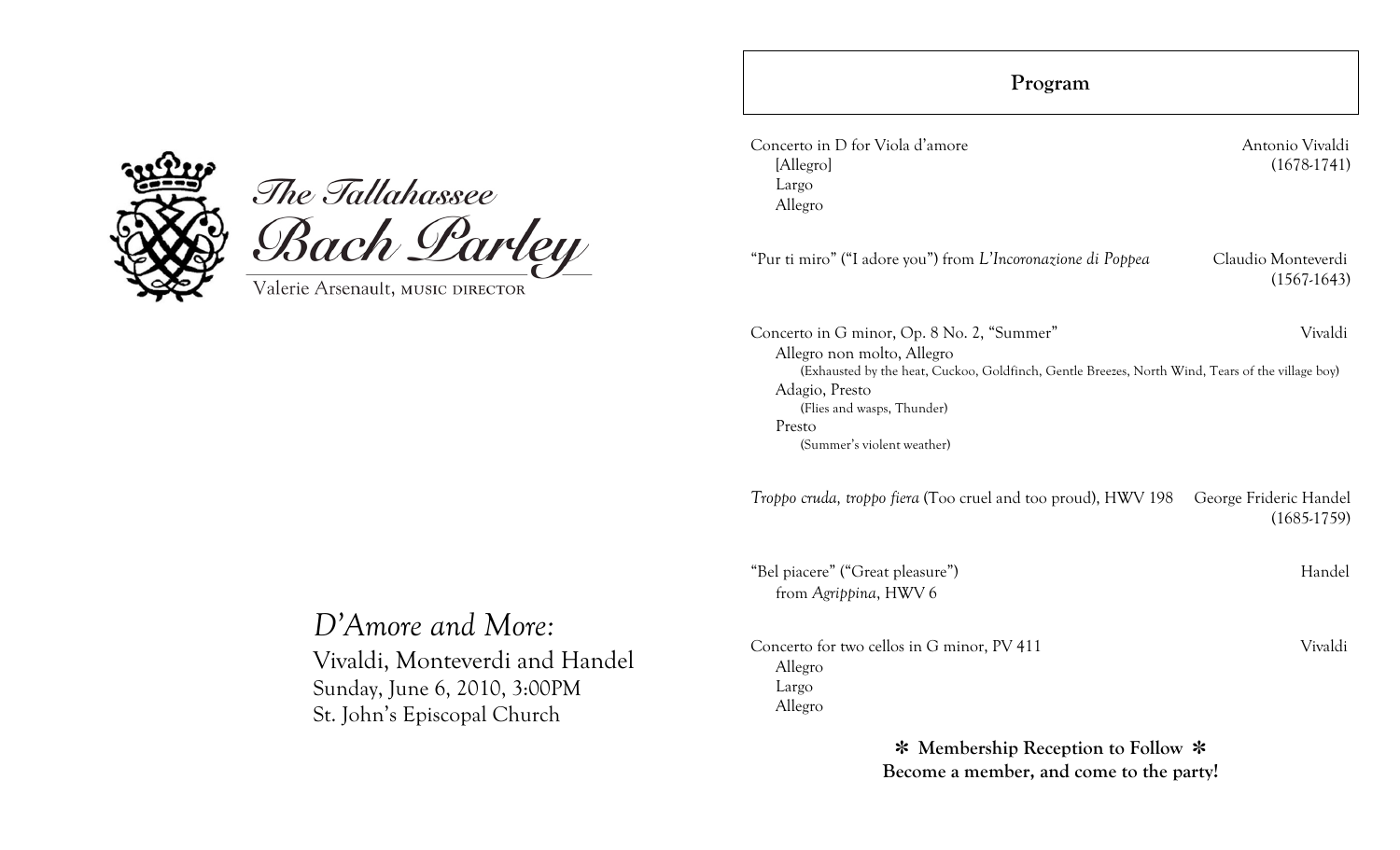# **The Tallahassee Bach Parley 2009-2010 Membership (as of May 28, 2010)**

**Sustaining (continued)** Edward Mellon

Walter & Marian Moore

 Sanford A. Safron Michael & Patricia Wilhoit Cindy & Woody Wise Miriam Gurniak & Charles Witmer

Robbie Laub & Gudrun Gaar

Roger Ponder Kathleen Rose Penny J. Gilmer &

**Contributing** Fred Boska Jannice S. Dann Roy & Maryellen Delp

John Fraser

Paula Gerson Christine M. Hazelip James & Barbara Jones

Martin Kavka Bob & Jane Kennedy John A. Knoblauch Kyung Hee Lee John McDevitt

#### **Sponsor**

Mimi Jones & Bill Brubaker Ronald A. Kanen William P. & Karyl Louwenaar Lueck

### **Benefactor**

Melissa & Charles Brewer Frances Dwyer & Charles Mathews Tom & Ava Prebys Jeanne & William Ryder

#### **Patron**

Laura & Barnett Cook Charlotte & Woody Dudley Kyle & Marion Dunn Judith Greaves Linda & Fred Hester Dana Preu Diane L. Stuart

#### **Sustaining**

Nancy T. Bivins Betsy Calhoun & Michael Corzine James & Marie Cowart Pam & Don Crosby Jon & Beverly Dalton James & Rochelle Davis Jan & Larry Everett Gary & Ellen Fournier Ben & Beth Fusaro Mary Anne Gray Susan Gross Barbara Jorgenson Anne Leftheris Denis & Bobbi Markiewicz Betsy & Stephen Masterson



Bill Miller & Kate Muldoon

**Board of Directors:** Erica Thaler, President; Charles E. Brewer, Vice President; Ava Prebys, Treasurer; Michael Corzine; Julie Leftheris

www.tallahasseebachparley.org

### **Individual**

Fenn Cawthon Mary Lama Cordero Sharon L. Courey Joyce Dauby Feezel Karen W. Dix Shirley M. Ellis Mr. & Mrs. George W. Gauger James C. Gibson, Sr Nancy T. Harnage Patricia Herrington Cindy Horne Donald D. Howard Dennis G. King Dr. Toni Fuss Kirkwood-Tucker David McNaughton Victoria Montanaro Marjorie Morgan Paul Parks Joyce Pugh Mary U. Rhodes Hank Rosen Nella Schomburger Jeanette Sickel Pam Mason Sobodowski Katya Taylor Raiden & Claire Thaler Phillip Y. Tomberlin Jr. Grace Ubben Michelle Ubben Arie Wellner Daniela Wellner

# **Texts & Translations**

### **Pur ti miro**

Pur ti godo Pur ti stringo Pur t'annodo Più non peno O mia vita, o mio Tesoro Io son tua Tu son io Speme mia Dillo dì Tu sei pur Sì mio ben Mia vita sì!

## **Troppo Cruda, Troppo fiera**

È la legge dell' amor.

Ma la speme lusinghiera Raddolcisce ogni rigor.

Infiammate saettate Ma lasciatemi sperar.

A chi spera o luci amate Non da pena il sospirar.

**Bel piacere è godere** È godere fido amor!

Di bellezza non s'aprezza lo splendor Se non vien d'un fido cor.

### **I adore you**

I desire you I embrace you I enchain you No more sorrow Oh, my life, oh my treasure I am yours You are mine My hope Tell me so! You are pure Yes, my dear You are my life, yes!

### **Too cruel and too proud** Is the law of love.

But beguiling hope Sweetens every harshness.

Ignite me, strike me But let me hope.

To him who hopes, o beloved eyes Sighing gives no pain.

**What beautiful pleasure** it is to enjoy faithful love!

Splendor is not measured by beauty, If it does not come from a faithful heart.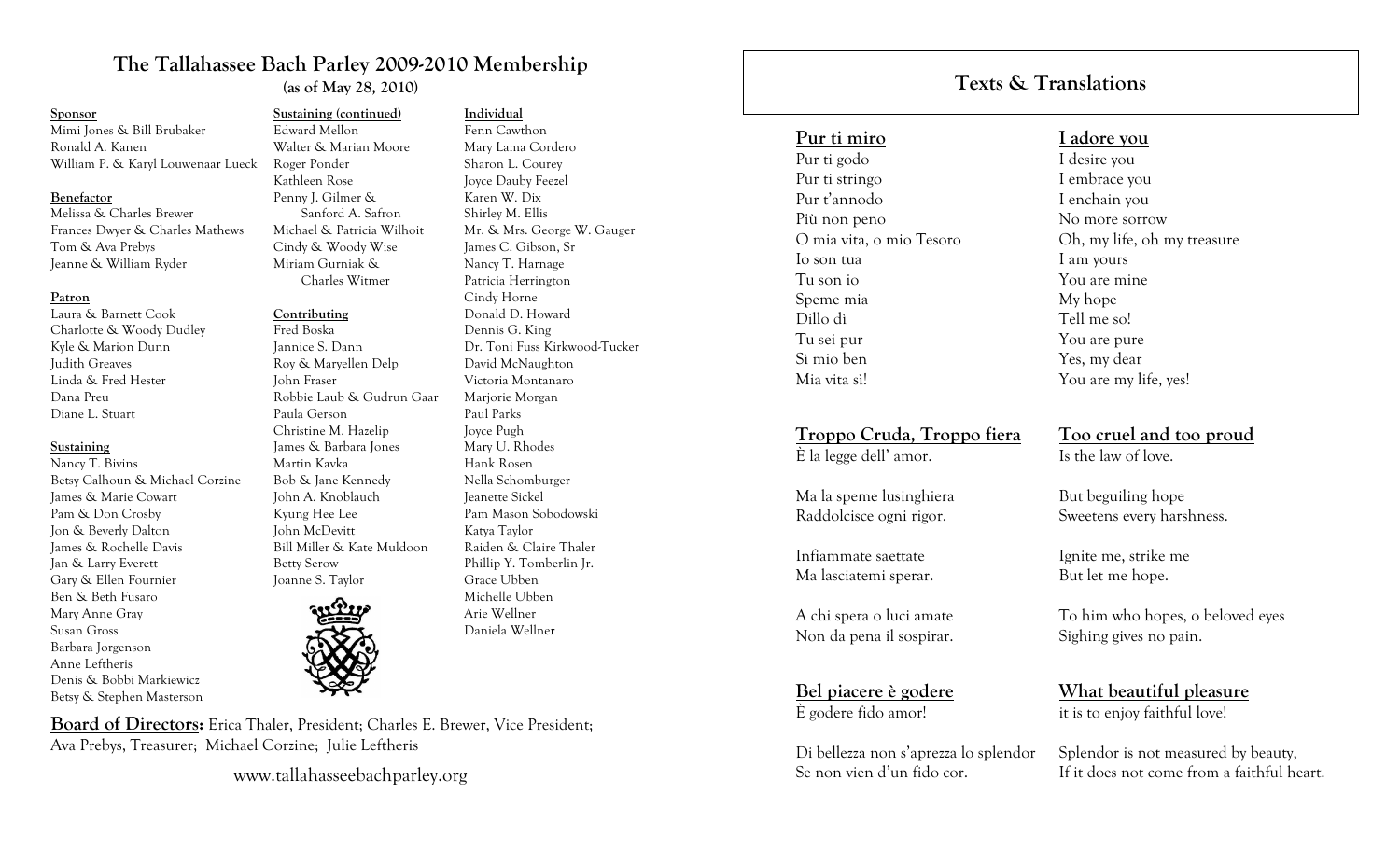# **Today's Performers**

**VALERIE PREBYS ARSENAULT** has two favorite musical activities: teaching the violin and playing baroque music. Since 2002 she has maintained a thriving private violin studio of students of all ages at Cavatina Music Studios. As Visiting Assistant Professor at Florida State University she directs the Baroque Ensemble (on period instruments) and has taught violin and directed the Irish Ensemble. She is a member of the Tallahassee Symphony, a principal player and soloist with the Atlanta Baroque Orchestra, and has performed and recorded with the Apollo Ensemble (NY) and Apollo's Fire. She studied violin at the New England Conservatory (BM), violin pedagogy and baroque violin at the Indiana University School of Music (MM, Early Music), and earned her doctorate from the Florida State University College of Music.

**MIRIAM BARFIELD** began studying violin at the age of six with Melissa Brewer. She received her B.M. from Florida State University, where she studied with Dr. Pamela Ryan. She was a member of the Tallahassee Symphony from 2005-2010, and has been the principal violist of the FSU Symphony Orchestra, FSU Philharmonia, and the FSU Opera Orchestra. She has attended many summer music festivals, including the Meadowmount School of Music in Westport, New York, the Brevard Music Center Festival in Brevard, North Carolina, and the Schlern International Music Festival in Völs am Schlern, Italy. This Fall Miriam will begin the Master of Music program at The Boston Conservatory, where she will study with Patricia McCarty.

A native of Seoul, Korea, **MINYOUNG CHO** is in her second year of doctoral studies in Violin Performance at FSU. She has presented solo and chamber performances at Booam art hall, Dankook art hall in Korea and Dohnányi recital hall in Tallahassee. She played with many orchestras such as Korean-American Youth Orchestra, Gwacheon Youth Orchestra, Seoul National Symphony Orchestra, Korean Philharmonic Orchestra and Gangneung Philharmonic Orchestra in Korea. She has been a prizewinner in several competitions such as the Korea Music Competition and Choong-Bu Conservatory Competition. She received her BM in Dankook University in Korea and MM in Florida State University. She has studied with Corinne Stillwell, Karen Clarke and Daesik Kang. Currently, she is a player for the Tallahassee Symphony Orchestra, Northwest Florida Symphony Orchestra and Sinfonia Gulf Coast Symphony Orchestra. She is an active substitute with the Pensacola Symphony Orchestra and Panama City Pops Orchestra.

**MELISSA BREWER** began her professional studies in violin and viola at the University of Miami, studying with George Zazofsky and Victor Stern and with David Becker at the University of Wisconsin Madison. She has performed with groups as diverse as the Florida Philharmonic, Miami Chamber Orchestra, West Palm Beach Opera Company, Tallahassee Bach Parley, and the Tallahassee Symphony Orchestra. The breadth of her repertoire stretches from symphonic to chamber, opera to popular, and she has performed with artists as varied as Perlman and Sinatra. On period instruments, she has performed with the F.S.U. Baroque Ensemble, Baroque Southeast, the Apollo Ensemble, and is Principal Violist with the Atlanta Baroque Orchestra. She plays on a 1760 Locky Hill viola.

**MARNIE KIM JONES**, violoncellist, holds a Bachelors in Music degree and an Artist Diploma from McGill University (studio of Antonio Lysy) and a Masters in Music degree from the Eastman School of Music (studio of Steven Doane). While at Eastman she also studied string pedagogy with Louis Bergonzi and Baroque performance practice with Paul O'Dette and Christel Thielmann. Kim is originally from Calgary, Alberta, where she studied with John Kadz; she has also performed in masterclasses for Anner Bylsma, Bernard Greenhouse, Franz Helmerson, Desmond Hoebig, Steven Isserlis, Laurence Lesser, Siegfried Palm, Aldo Parisot, Fred Sherry, Janos Starker, and Tsuyoshi Tsutsumi. Previously a tenured member of the Rochester Philharmonic Orchestra, she now serves as associate principal cellist with the Tallahassee Symphony Orchestra and maintains a private studio of over twenty students.

**KARYL LOUWENAAR LUECK** joined the faculty of the Florida State University School of Music in 1972 as an Assistant Professor of Piano. Over time, harpsichord, fortepiano, *basso continuo,* Baroque Ensemble, and courses in keyboard literature and performance practice were added to her assignment; and during the last six years of her tenure she also served as Coordinator of the Keyboard Area. Since her retirement in 2007, she has continued as an Adjunct Professor at the College of Music. In 1981 The Tallahassee Bach Parley was founded by Karyl and friends Lillian and Clark Pearson; later she founded also the Jurow International Harpsichord Competition under the auspices of the Southeastern Historical Keyboard Society. She has appeared as soloist and ensemble harpsichordist in Germany, Costa Rica, and in many major cities and institutions of higher education in the U.S., especially in the eastern half of the country.

Countertenor **REGINALD L. MOBLEY** is pleased to be back with the TBP singing the works of his favorite composer and the focus of his career, J. S. Bach. A native of Gainesville, FL Reginald began his alto soloist career in Orff's Carmina Burana, before